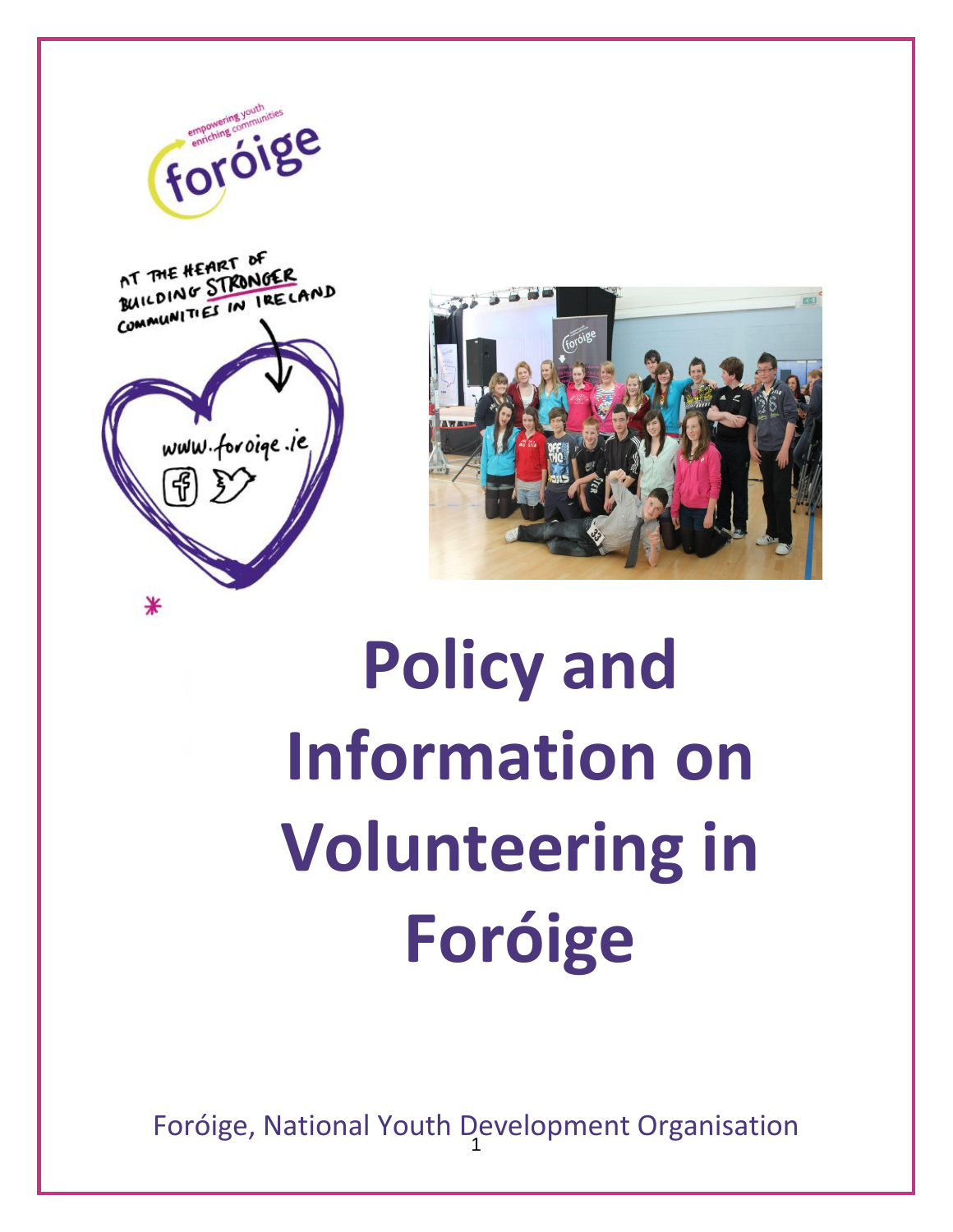## **Contents** Page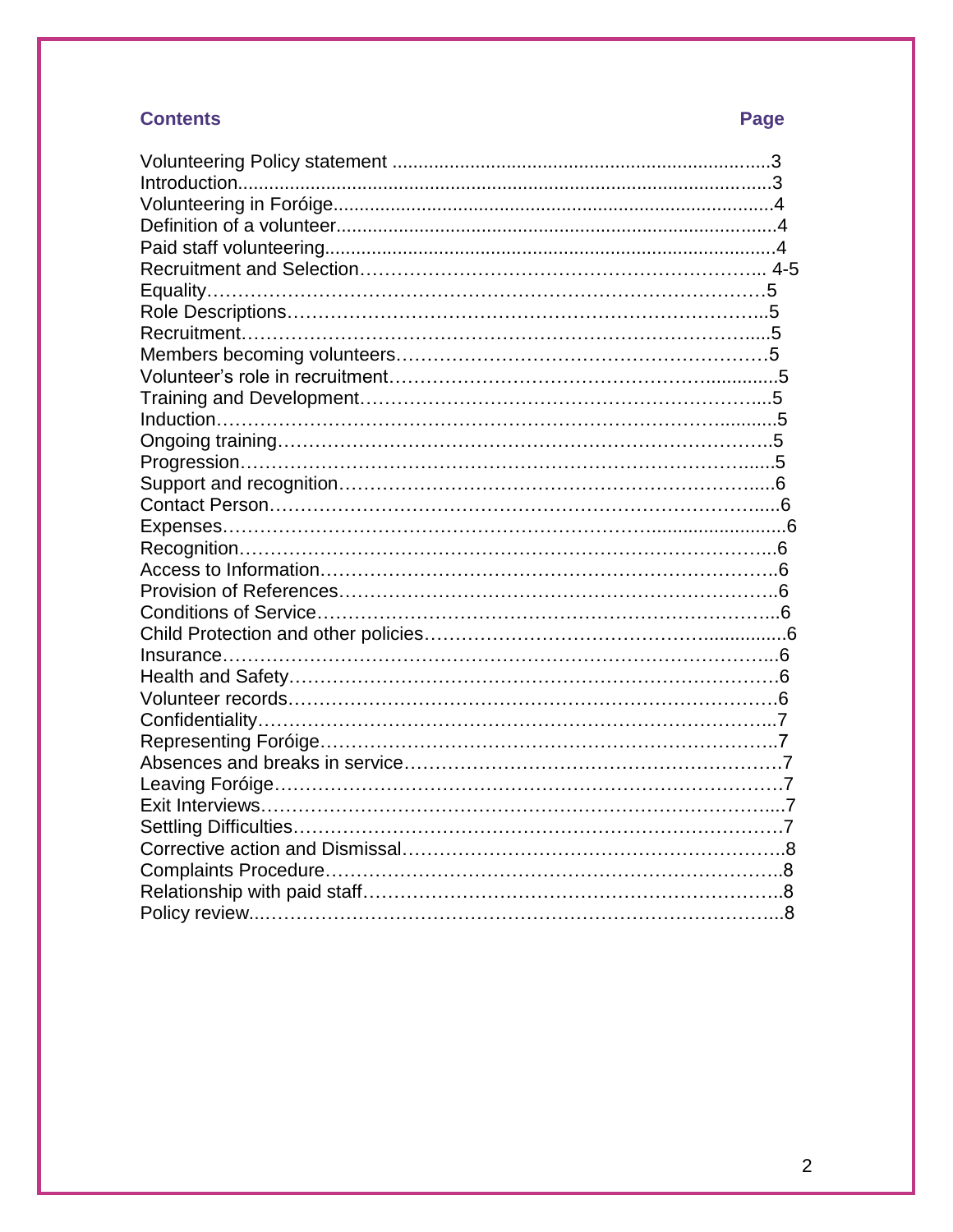### **Volunteering policy statement**

Foróige seeks to involve suitable adult volunteers who share our values and interest in youth development. We will take all reasonable steps to welcome and support them; value their contribution and provide opportunities to be part of achieving Foróige's purpose, through roles with young people or in supporting the organisation's work in other ways.



#### **Introduction**

This document provides information on many aspects of volunteering in Foróige. If you have a question on anything here, do please contact a Foróige staff person.

Foróige's purpose is to enable young people to involve themselves consciously and actively in their own development and in that of the community. Foróige believes that each adult and young person is a unique and creative individual who can contribute to improving the world we live in. Our policy reflects this purpose and values.

There were over 5,000 volunteers in Foróige in 2011.

*This document was approved by the National Executive of Foróige in September 2012.*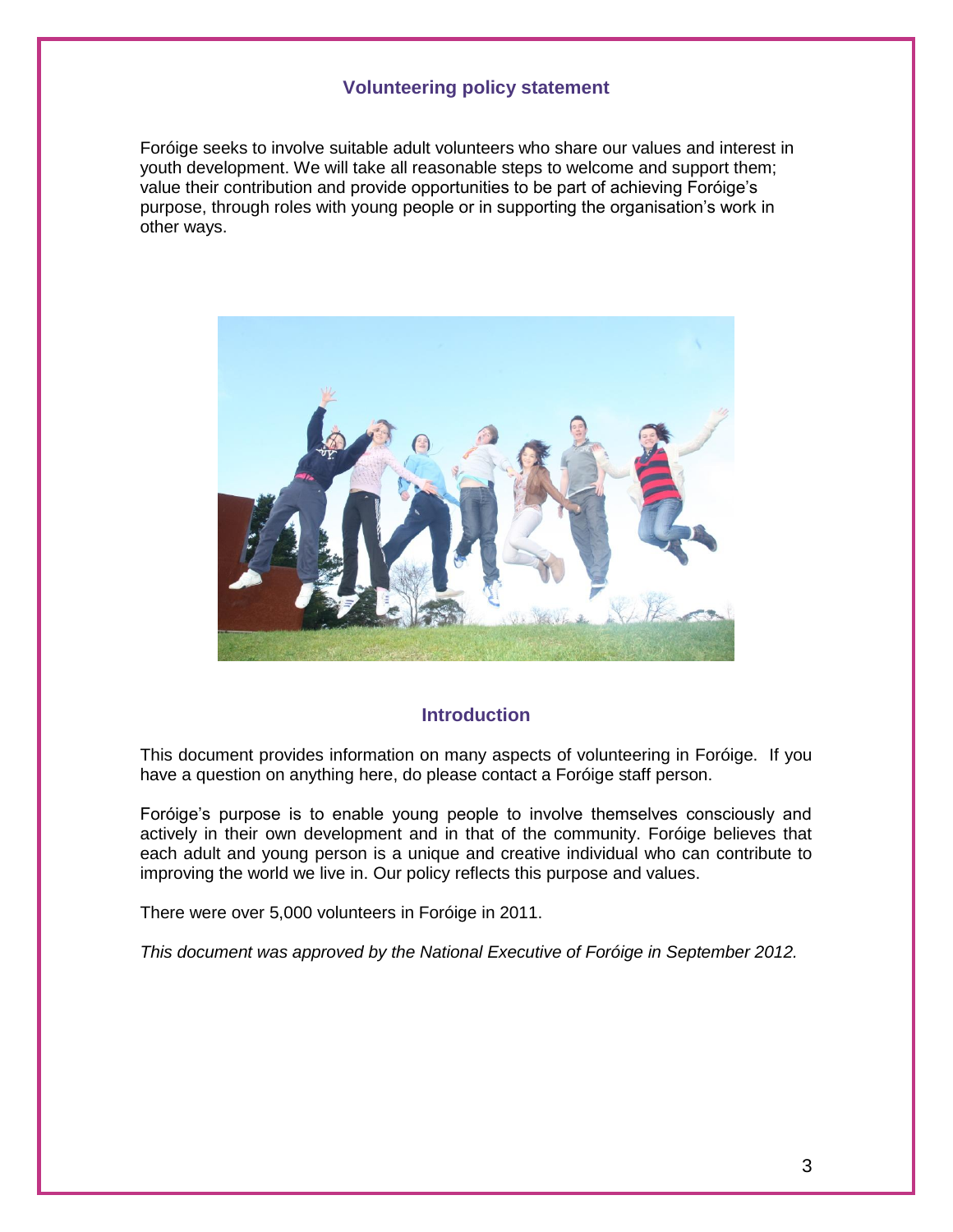#### **The place of Volunteerism in Foróige**

Volunteerism is essential to Foróige's ability to make a positive difference for so many young people. Volunteer participation is needed and encouraged at all levels, including in leadership of the organisation. We value volunteerism for its unique benefits including the example it shows to young people, how it builds stronger communities and the many different perspectives and sets of skills it brings to Foróige.

While this document is about adult volunteering, Foróige strongly supports volunteer action by young people (under 18) through age appropriate programmes e.g. Citizenship or Leadership; and structures e.g. committees and participation structures.

#### **Definition of a volunteer**

A volunteer is someone who freely contributes time, skills and service at the direction of and by agreement with Foróige, but is not paid nor expects to be paid. Special arrangements may be made for corporate and student volunteering. In Foróige volunteers are aged 18 years or over.

Those who work with young people are generally known as "Leaders" or "Mentors". Support volunteer roles include trainers, IT support, PR, fundraisers, support for new clubs and administration. Support roles may not include work with young people.

#### **Paid staff volunteering**

Volunteering in the organisation by Foróige paid staff is welcomed. To avoid any potential conflict of interest, staff should discuss their intentions with their manager.

#### **Equality Policy**

Foróige, the National Youth Development Organisation, is committed to creating an environment which promotes equality and dignity. The organisation is committed to treating all employees, young people and volunteers equally and fairly regardless of gender, civil status, family status, sexual orientation, religion, age, disability, race or membership of the traveller community. Foróige opposes all forms of unlawful and unfair discrimination. Foróige is committed to and will support diversity and equality at all levels of involvement in the organisation.

#### **Recruitment and Selection**

#### **Role Descriptions**

To help volunteers understand the role they are taking, on we provide a role description which sets out clearly what the volunteer will be doing.

#### **Recruitment**

Volunteers are recruited in line with "*Recruitment and Selection of Volunteers in Foróige"* In summary, potential Regular Volunteers are asked to:

- Complete an application form
- Provide referees, whom Foróige will contact
- Sign a pregarda vetting declaration
- Undergo Garda vetting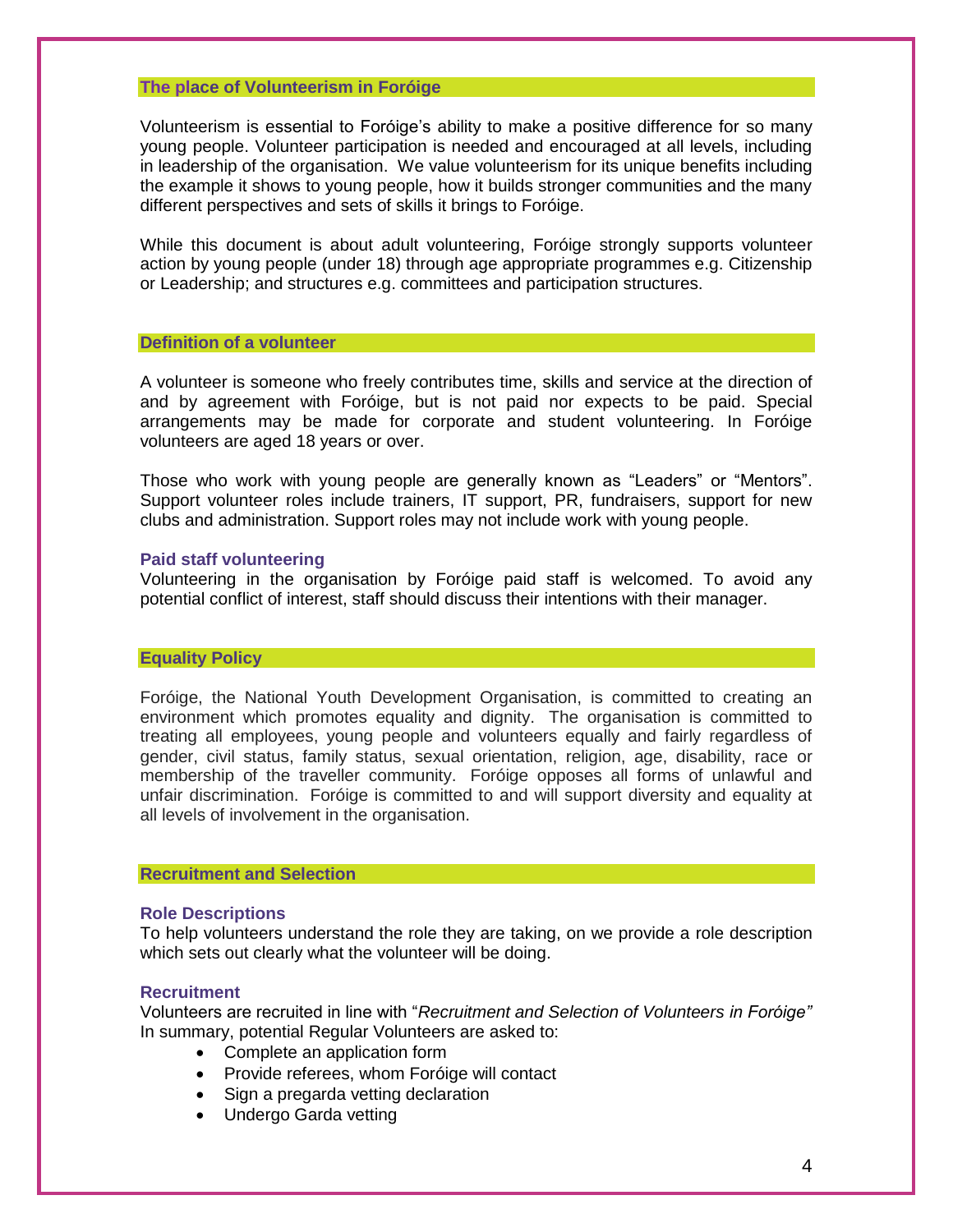- Attend an informal interview
- Attend training called "Starting out in Foróige" and child protection training
- Sign a volunteer agreement

Procedures for support and occasional volunteers may vary. Please ask for more information. Volunteers working one to one with young people such as in mentoring roles, participate in additional steps to get the best possible match.

Volunteers should not normally begin their role until these procedures have been completed. Foróige may update recruitment procedures from time to time.

Given the need to match the right volunteer with the right role, Foróige regrets that it may not be able to accept every application.

#### **Club members becoming volunteers**

Club members are encouraged to consider taking up leadership roles in Foróige when they become adults. They may become adult leaders in the club in which they had been a member at the start of the next club year following their  $18<sup>th</sup>$  birthday, If joining another club or club type as a leader they can move when they become 18 if this is appropriate. Members who wish to become leaders are subject to the normal recruitment and selection procedures. Former members should not have full responsibility for discipline issues in the first year. Even if of similar age, a leader may not be in a relationship with a Foróige member. Eighteen year olds who have not been members join in the normal way.

#### **Volunteer's role in recruitment**

Volunteers are encouraged to recruit other volunteers locally in consultation with staff. All new volunteers must go through the recruitment and selection procedures.

#### **Training and Development**

Foróige seeks to ensure all volunteers in the organisation feel equipped for their role, and have opportunities to develop their skills; with benefits for Foróige and the volunteer's personal development. Training is an important part of this.

#### **"Starting out in Foróige"**

Volunteers are expected to attend Level One and child protection training so as to have the necessary information and skills for the role. Special arrangements may be made where the role does not involve contact with young people.

#### **Ongoing training**

Those working with young people should attend other courses such as Leader training levels 2, 3 and 4 or other courses as they become available. Foróige may also design specific courses based on needs identified by volunteers or staff.

#### **Progression**

Foróige encourages volunteers to progress in the organisation as they grow in experience, knowledge and skill. This may involve opportunity to try a new role or take on more responsibility. Foróige will support this with training as needed.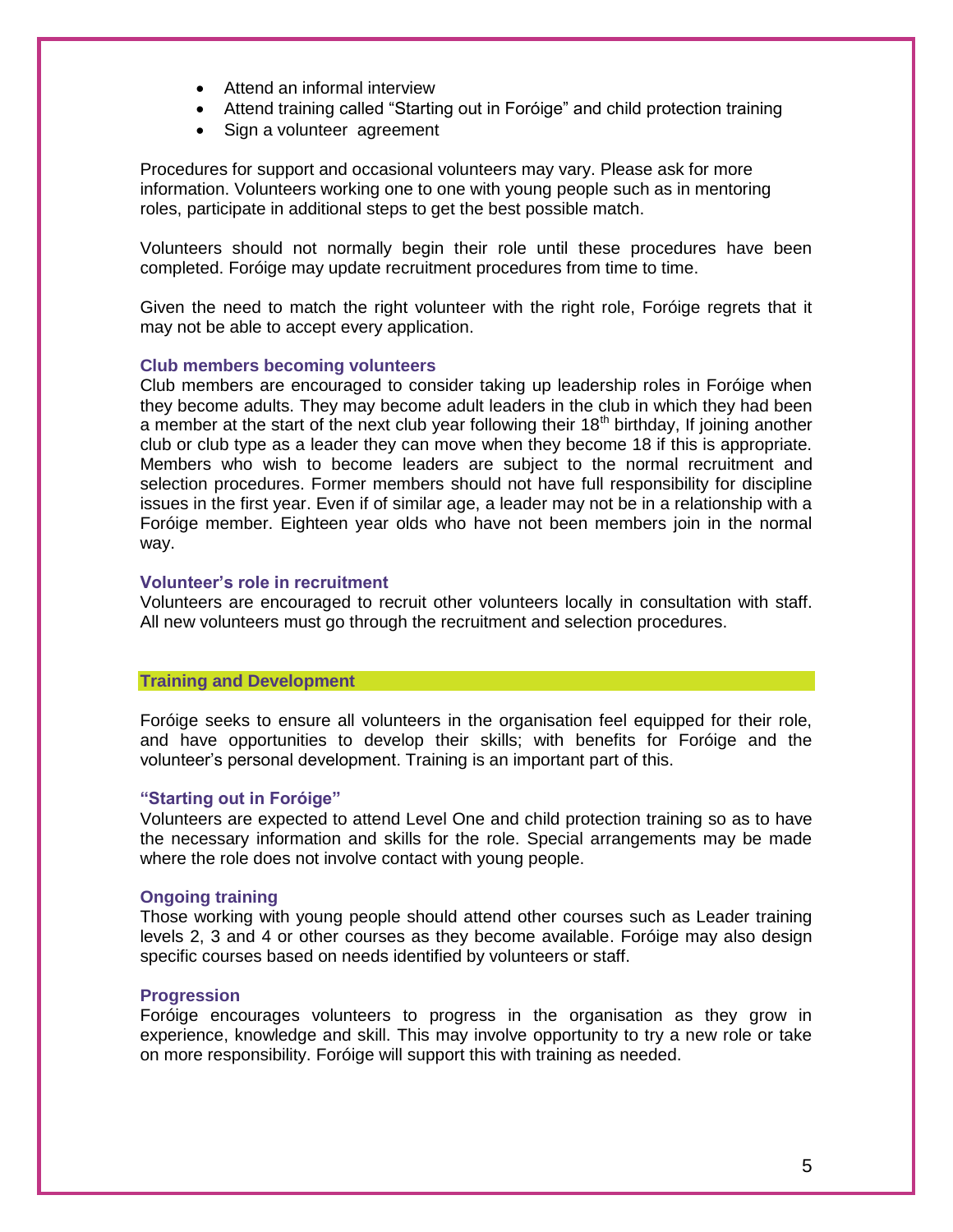#### **Support and Recognition**

#### **Contact person**

Each volunteer will have a designated member of staff or volunteer, who may be called a "Contact Person", to guide them in their role and will have regular access to that person. Support will be tailored to the role.

#### **Expenses**

Unfortunately we are not in a position to pay expenses in many roles and the volunteer should consider this before taking on the role. Where expenses are paid, it is with the agreement in advance of the club, project or local or national governance structure commissioning the work. Expenses are subject to the production of receipts. Child care and loss of earnings are not covered.

#### **Recognition**

Volunteers should receive appropriate recognition for their volunteering. This will be done in line with best practice and detailed in "Volunteer Recognition in Foróige", which will be available on the staff and volunteer portal. Foróige actively supports recognition by other volunteers, young people, parents and staff.

#### **Access to Information**

Volunteers should be included in meetings about day to day happenings in groups /roles in which they volunteer. General volunteer information will be made available on the volunteer section of our website [www.Foróige.ie](http://www.foroige.ie/)

#### **Provision of References**

Foróige staff may at their discretion, provide a reference to a volunteer after the person has volunteered successfully for at least one club year, or 3 months in the case of those who volunteer more than 10 hours a week.

#### **Conditions of Service**

#### **Child protection and other policies**

Foróige has policies on child protection, equality, good practice in working with young people, tobacco alcohol and drugs, and other topics which all adult volunteers must implement. These policies are available from staff, and are covered in training.

#### **Insurance**

Foróige volunteers are covered by the Organisation's Public/Products Liability Policy for accidental injury/illness, provided the activities engaged in are covered under the policy and the Organisation is found to be legally liable.

Foróige does not have Personal Accident Insurance cover nor does it insure the personal possessions of volunteers against loss or damage. Volunteers may involve young people only in activities covered by the organisation's Public/Products liability policy.

#### **Health and Safety**

Foróige volunteers must take care to ensure their own safety and the safety of the young people with whom they work. This is covered in training.

#### **Volunteer records**

Personal information about volunteers will be stored, accessed and maintained in accordance with the requirements of relevant legislation.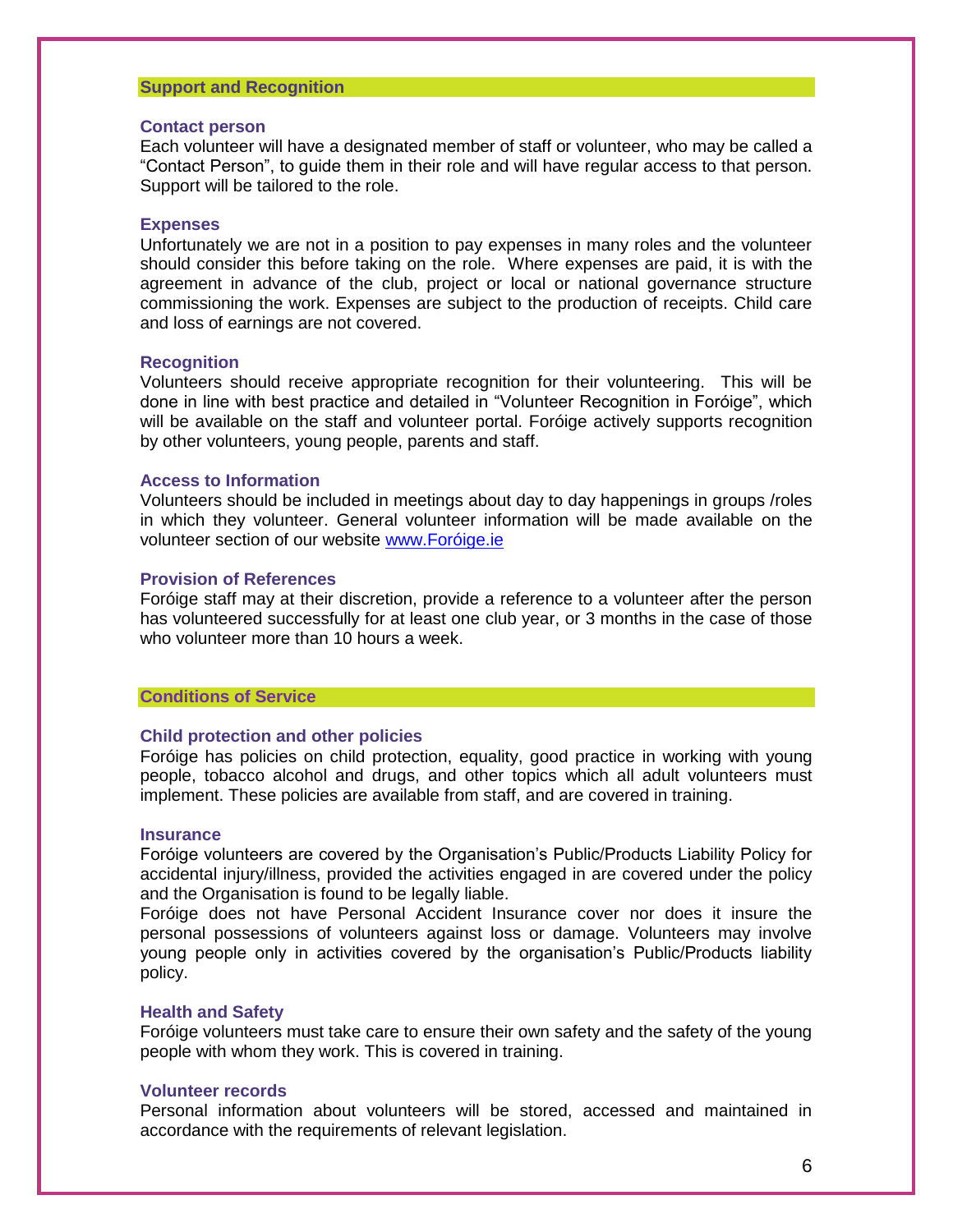#### **Confidentiality**

The organisation advises volunteers of the need for confidentiality where they have access to sensitive information; particularly so in child protection, governance matters, donations and personal or financial information on donors.

#### **Representing Foróige**

Opportunities for representing the organisation publically should be accepted and prepared for in consultation with a staff person who should in turn consult Foróige communications staff. All volunteers have a responsibility to uphold the good name and reputation of Foróige and may not make statements which would significantly effect or obligate the organisation. When representing the organisation volunteers must promote the views of the organisation and not their own personal opinions. Volunteers may also support young people to speak on behalf of a club or group.

#### **Absences and breaks in service**

Volunteer roles are really important. The volunteer should notify the Club Leader or staff person of anticipated absences and where appropriate try to replace themselves with another regular or occasional volunteer. Significant amounts of absenteeism will result in a review of the volunteer's involvement with the organisation.

A volunteer absent for more than one year who wishes to return must reapply to be a volunteer including redoing Garda vetting. Leaders of over 8 years service may have up to 2 years break before having to reapply in cases of illness/family crisis, where the reason is notified to staff when leave is being applied for; and there is occasional contact with the volunteer during the break. Any volunteer taking a break from their role should inform their staff/Leader Contact Person.

Volunteers who resign must reapply to be a volunteer if they wish to return.

In both the above situations, reapplication does not guarantee acceptance.

#### **Leaving Foróige**

While we place great value on volunteer involvement we recognise the right of volunteers to leave Foróige at any time. It is important that a staff person is informed when this happens.

Volunteers agree that Foróige may decide to end the volunteer's relationship with the organisation at any time and for whatever reason, without advance notice or giving reasons.

#### **Exit interviews**

Where resources allow, exit interviews are offered to departing volunteers to allow them express views on their time with us.

#### **Settling Difficulties**

Foróige aims to treat all volunteers fairly, objectively and consistently. The local group/club/project, with staff support if needed, is responsible for initial handling of problems regarding volunteer conduct or complaints. They will seek to ensure those volunteers' views are heard, noted, acted upon promptly, and aim for a positive and